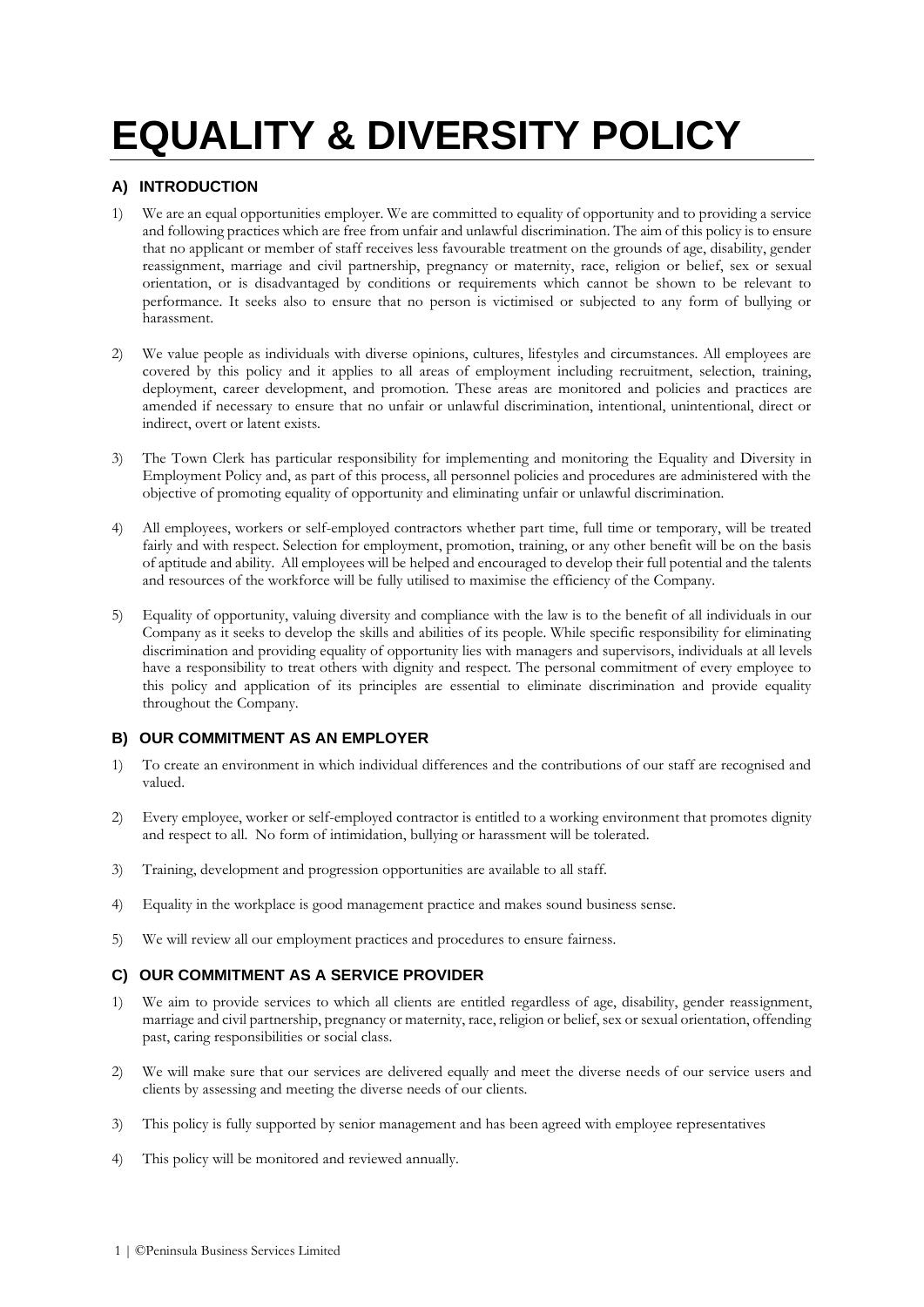- 5) We have clear procedures that enable our clients, candidates for jobs and employees to raise a grievance or make a complaint if they feel they have been unfairly treated.
- 6) Breaches of our equality and diversity policy will be regarded as misconduct and could lead to disciplinary proceedings.

# **D) EQUAL OPPORTUNITY POLICY STATEMENTS**

## **AGE**

We will:

- ensure that people of all ages are treated with respect and dignity;
- ensure that people of working age are given equal access to our employment, training, development and promotion opportunities; and
- challenge discriminatory assumptions about younger and older people.

## **DISABILITY**

We will:

- provide any reasonable adjustments to ensure disabled people have access to our services and employment opportunities;
- challenge discriminatory assumptions about disabled people; and
- seek to continue to improve access to information by ensuring availability of loop systems, braille facilities, alternative formatting and sign language interpretation.

#### **RACE**

We will:

- challenge racism wherever it occurs;
- respond swiftly and sensitively to racists incidents; and
- actively promote race equality in the Company.

### **GENDER**

We will:

- challenge discriminatory assumptions about women and men;
- take positive action to redress the negative effects of discrimination against women and men;
- offer equal access for women and men to representation, services, employment, training and pay and encourage other organisations to do the same; and
- provide support to prevent discrimination against transsexual people who have or who are about to undergo gender reassignment.

#### **SEXUAL ORIENTATION**

We will:

- ensure that we take account of the needs of lesbians, gay men and bisexuals; and
- promote positive images of lesbians, gay men and bisexuals.

### **RELIGION OR BELIEF**

We will:

- ensure that employees' religion or beliefs and related observances are respected and accommodated wherever possible; and
- respect people's beliefs where the expression of those beliefs does not impinge on the legitimate rights of others.